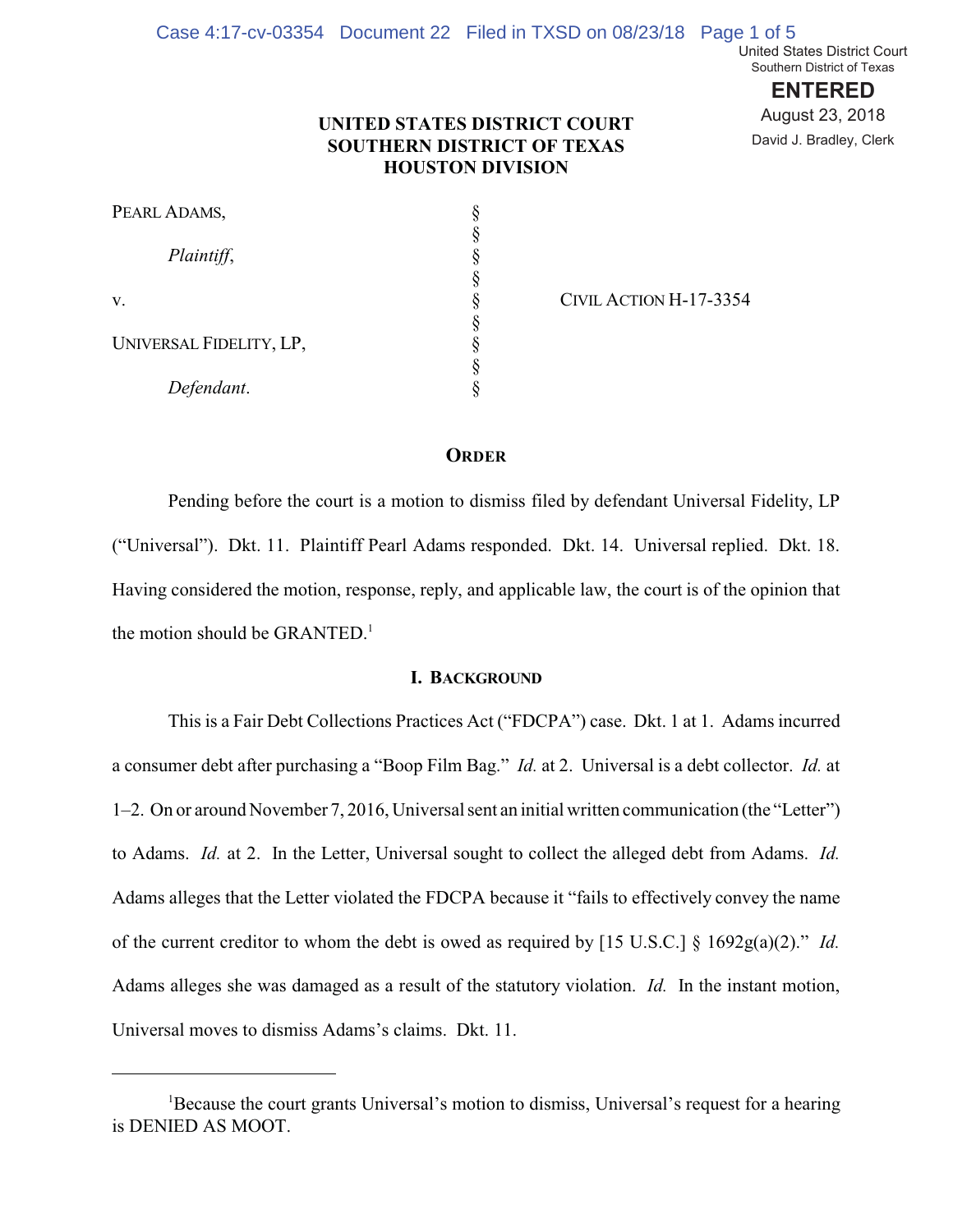### **II. LEGAL ANALYSIS**

Rule  $8(a)(2)$  requires that the pleading contain "a short and plain statement of the claim showing that the pleader is entitled to relief." Fed. R. Civ. P. 8(a)(2). A party against whom claims are asserted may move to dismiss those claims when the nonmovant has failed "to state a claim upon which relief can be granted." Fed. R. Civ. P. 12(b)(6).

To survive a Rule 12(b)(6) motion to dismiss, a plaintiff must plead "enough facts to state a claim to relief that is plausible on its face." *In re Katrina Canal Breaches Litig.*, 495 F.3d 191, 205 (5th Cir. 2007) (quoting *Bell Atl. Corp. v. Twombly*, 550 U.S. 544, 570, 127 S. Ct. 1955 (2007)). "Factual allegations must be enough to raise a right to relief above the speculative level on the assumption that all the allegations in the complaint are true (even if doubtful in fact)." *Twombly*, 550 U.S. at 555 (citations omitted). While the allegations need not be overly detailed, a plaintiff's pleading must still provide the grounds of his entitlement to relief, which "requires more than labels and conclusions," and "a formulaic recitation of the elements of a cause of action will not do." *Id.*; *see also Ashcroft v. Iqbal*, 556 U.S. 662, 678, 129 S. Ct. 1937 (2009). "[C]onclusory allegations or legal conclusions masquerading as factual conclusions will not suffice to prevent a motion to dismiss." *Blackburn v. City of Marshall*, 42 F.3d 925, 931 (5th Cir. 1995). Instead, "[a] claim has facial plausibility when the plaintiff pleads factual content that allows the court to draw the reasonable inference that the defendant is liable for the misconduct alleged." *Iqbal*, 556 U.S. at 678.

Evaluating a motion to dismiss is a "context-specific task that requires the reviewing court to draw on its judicial experience and common sense." *Id.* at 679. "Ultimately, the question for a court to decide is whether the complaint states a valid claim when viewed in the light most favorable to the plaintiff." *NuVasive, Inc. v. Renaissance Surgical Ctr.*, 853 F. Supp. 2d 654, 658 (S.D. Tex. 2012).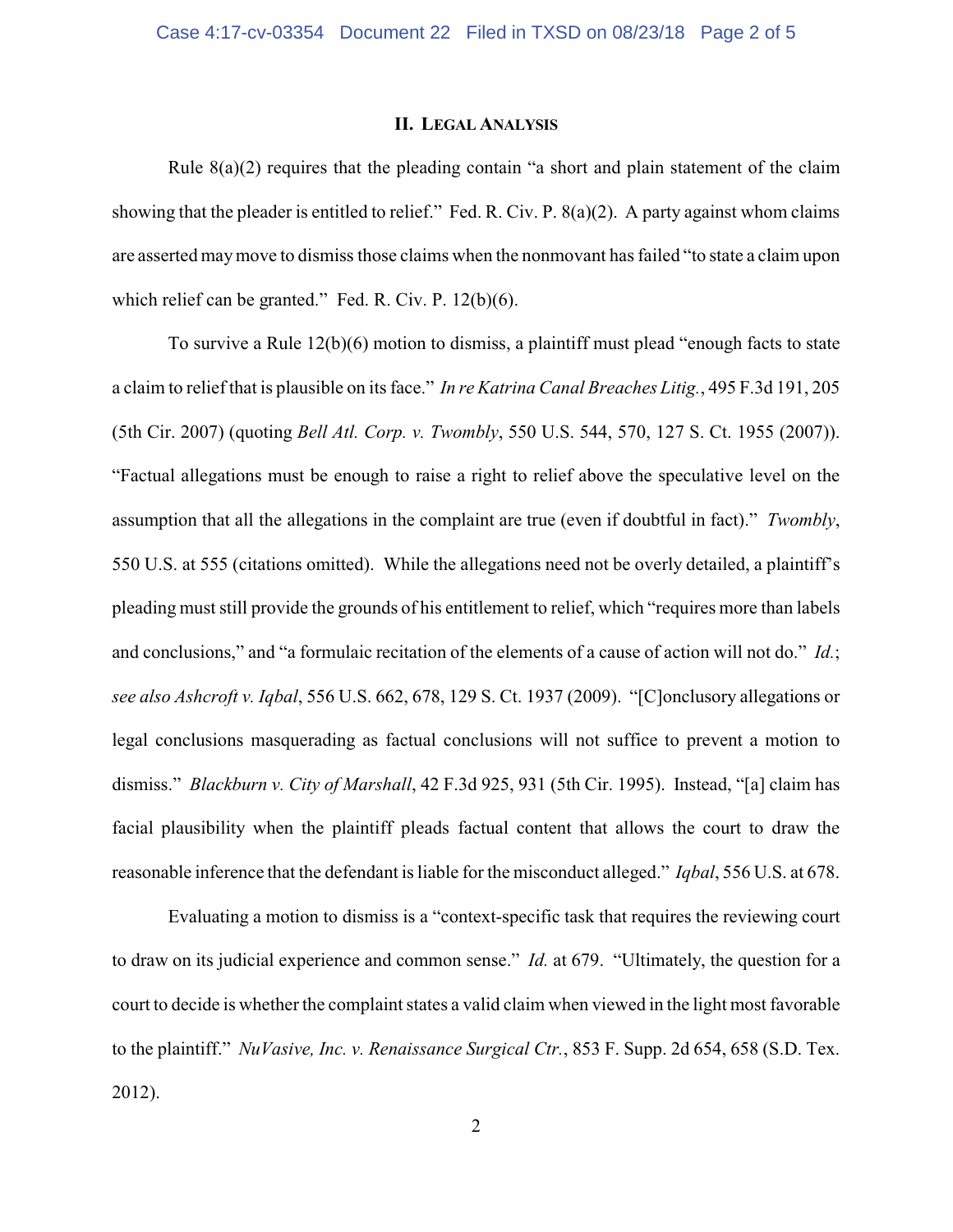#### **III. ANALYSIS**

Universal moves to dismiss Adams's claims because (1) she lacks standing and (2) she fails to state a claim because the Letter does not violate the FDCPA. Dkt. 11-1. The court will consider each argument in turn.

## **A. Standing**

To have standing, "[t]he plaintiff must have (1) suffered an injury in fact, (2) that is fairly traceable to the challenged conduct of the defendant, and (3) that is likely to be redressed by a favorable judicial decision." *Spokeo, Inc. v. Robins*, 136 S. Ct. 1540, 1547 (2016). "The plaintiff, as the party invoking federal jurisdiction, bears the burden of establishing these elements." *Id.*  Article III standing "requires a concrete injury even in the context of a statutory violation." *Id.* at 1549. It is insufficient to "allege a bare procedural violation, divorced from any concrete harm." *Id.* Universal argues that Adams cannot allege any concrete injury from the alleged violation of the FDCPA. Dkt. 11-1 at 7.

An FDCPA violation constitutes a sufficiently concrete injury if the violation creates a "risk of real harm." *Sayles v. Advanced Recovery Sys., Inc.*, 865 F.3d 246, 250 (5th Cir. 2017). In *Sayles*, the court found standing because the violation "exposed Sayles to a real risk of financial harm" by inaccurately lowering his credit score. *Id.* Adams fails to plead any similar facts to support standing here. She pleads that "[i]t is deceptive to fail to state the name of the creditor on any collection letter sent to a consumer because the consumer is entitled to know to whom the Alleged Debt is owed in order to ascertain whether [the consumer owes] the Alleged Debt." Dkt. 1 at 2. Even so, Adams admits in her complaint that she knows how she incurred the alleged debt. *Id.* ("[T]he debt was incurred for the purchase of a 'Boop Film Bag' which Plaintiff uses for personal wear and is thus a consumer debt under the FDCPA."). Adams cannot logically maintain that she was prevented from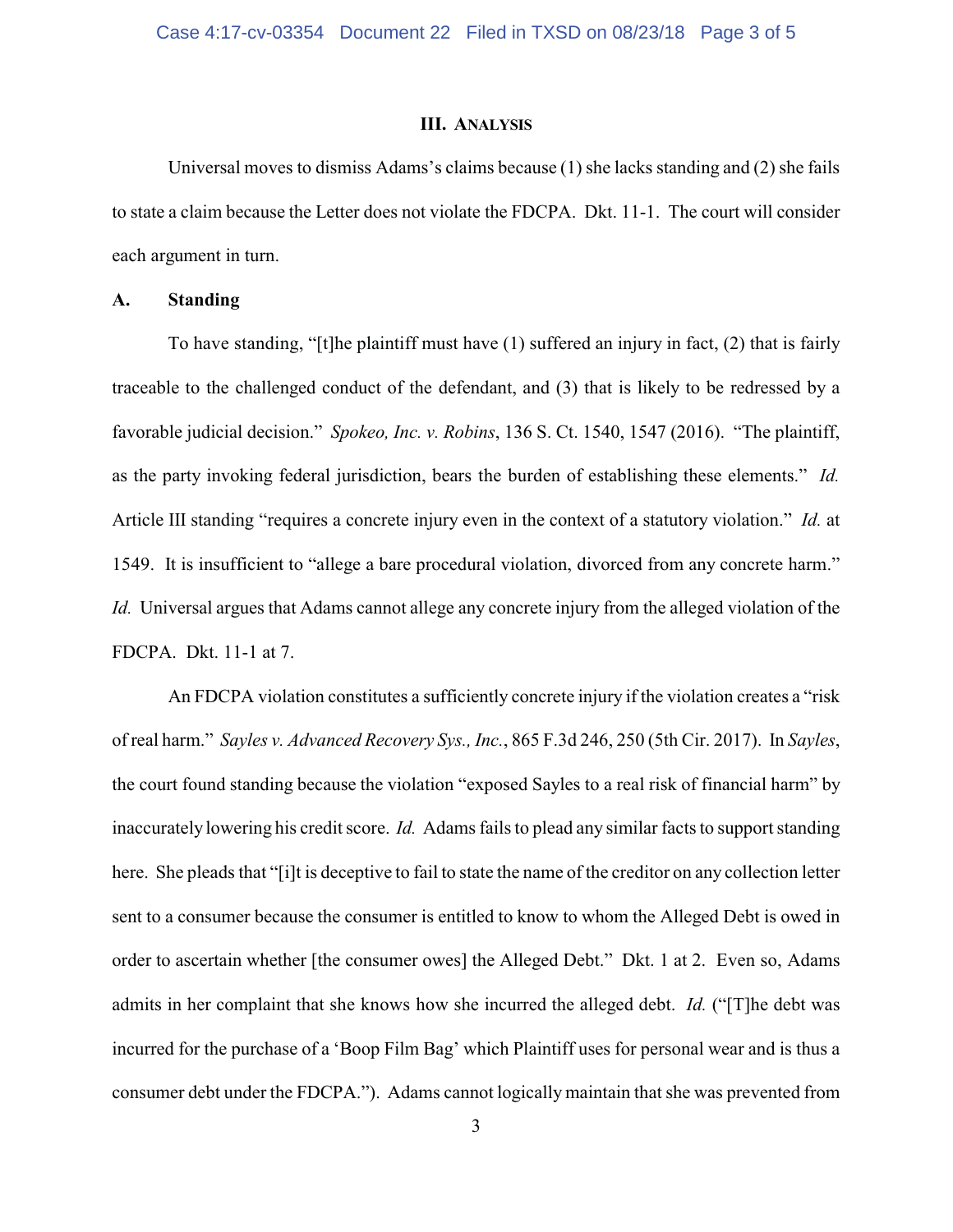#### Case 4:17-cv-03354 Document 22 Filed in TXSD on 08/23/18 Page 4 of 5

knowing the source of the debt while also pleading that she knows the source of the debt. The alleged statutory violation, without any risk of harm, is therefore insufficient to establish standing. *See Sayles*, 865 F.3d at 250.

# **B. The Letter**

Even if Adams did have standing, the court agrees with Universal that the Letter does not violate the FDCPA's disclosure requirements.<sup>2</sup> Adams alleges that the Letter fails to convey the name of the creditor to whom the debt is owed. Dkt. 1 at 2. However, the Letter conveys the name of the creditor, The Bradford Exchange, on multiple occasions.<sup>3</sup> Dkt. 11-2.

The FDCPA requires debt collectors to disclose the name of the creditor to whom the debt is owed. 15 U.S.C. § 1692g(a)(2). The statute "implies that the required disclosures be set forth in a form and within a context that does not distort or obfuscate its meaning." *Peter v. GC Servs. L.P.*, 310 F.3d 344, 348 (5th Cir. 2002). Debt collectors may not use "any false, deceptive, or misleading representation or means in connection with the collection of any debt." § 1692e. The court must "evaluate any potential deception in the letter under an unsophisticated or least sophisticated consumer standard" and "assume that the plaintiff-debtor is neither shrewd nor experienced in dealing with creditors." *Goswami v. Am. Collections Enter., Inc.*, 377 F.3d 488, 495 (5th Cir. 2004).

<sup>&</sup>lt;sup>2</sup>Adams also seems to agree, at least applying Fifth Circuit precedent. Dkt. 14 at 10 ("Ms. Adams recognizes that there exists negative Fifth Circuit case law which Defendant cites to in its brief in support of its Motion to Dismiss. However, Ms. Adams urges this Court to adopt the Second Circuit's position on this issue.").

<sup>&</sup>lt;sup>3</sup>Though not attached to the complaint, the court may rely on "documents incorporated into the complaint by reference" in ruling on a Rule 12(b)(6) motion. *Randall D. Wolcott, M.D., P.A. v. Sebelius*, 635 F.3d 757, 763 (5th Cir. 2011). The entire basis of Adams's complaint is the Letter, and thus the court may consider it.